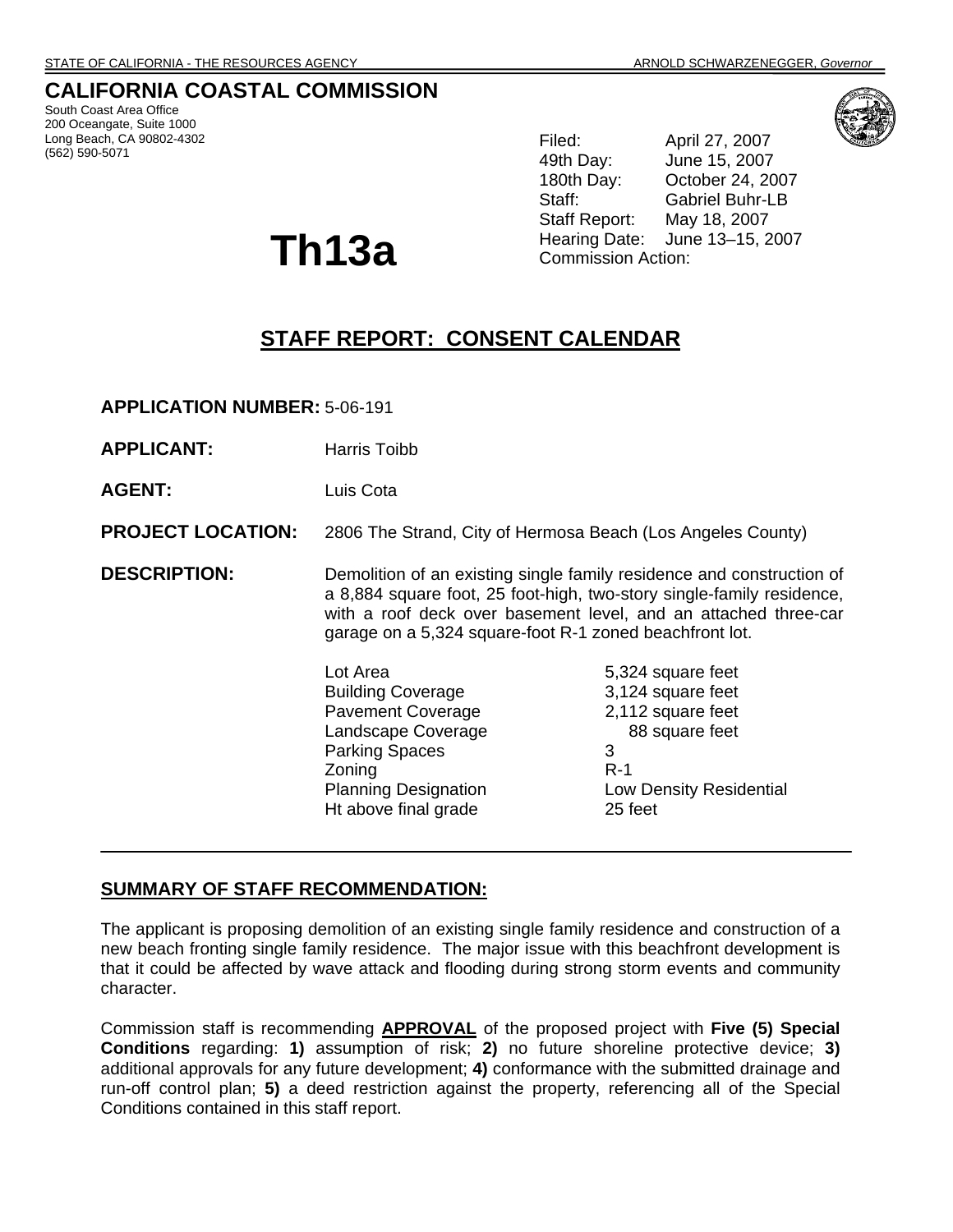## **SUBSTANTIVE FILE DOCUMENTS:**

- Wave Uprush Study, 2806 The Strand, Hermosa Beach, CA 90254 prepared by Pacific Engineering Group dated August 8, 2006;
- Coastal Development Permit 5-02-201 (McSorely); and
- Coastal Development Permit 5-05-336 (Delphi Properties).

**LOCAL APPROVALS RECEIVED:** City of Hermosa Beach Approval-in-Concept dated April 11, 2006.

# **LIST OF EXHIBITS**

- 1. Location Map
- 2. Assessor's Parcel Map
- 3. Site Plan
- 4. Elevations
- 5. Drainage Plan

# **STAFF RECOMMENDATION:**

Staff recommends that the Commission adopt the following resolution to **APPROVE** the coastal development permit application:

**MOTION**: *I move that the Commission approve coastal development permit applications included on the consent calendar in accordance with the staff recommendations.* 

Staff recommends a **YES** vote. Passage of this motion will result in approval of all permits included on the consent calendar. An affirmative vote of a majority of the Commissioners present is needed to pass the motion.

## **RESOLUTION:**

# **I. APPROVAL WITH CONDITIONS**

The Commission hereby **APPROVES** a coastal development permit for the proposed development and adopts the findings set forth below on grounds that the development as conditioned will be in conformity with the policies of Chapter 3 of the Coastal Act and will not prejudice the ability of the local government having jurisdiction over the area to prepare a Local Coastal Program conforming to the provisions of Chapter 3. Approval of the permit complies with the California Environmental Quality Act because either 1) feasible mitigation measures and/or alternatives have been incorporated to substantially lessen any significant adverse effects of the development on the environment, or 2) there are no further feasible mitigation measures or alternatives that would substantially lessen any significant adverse impacts of the development on the environment.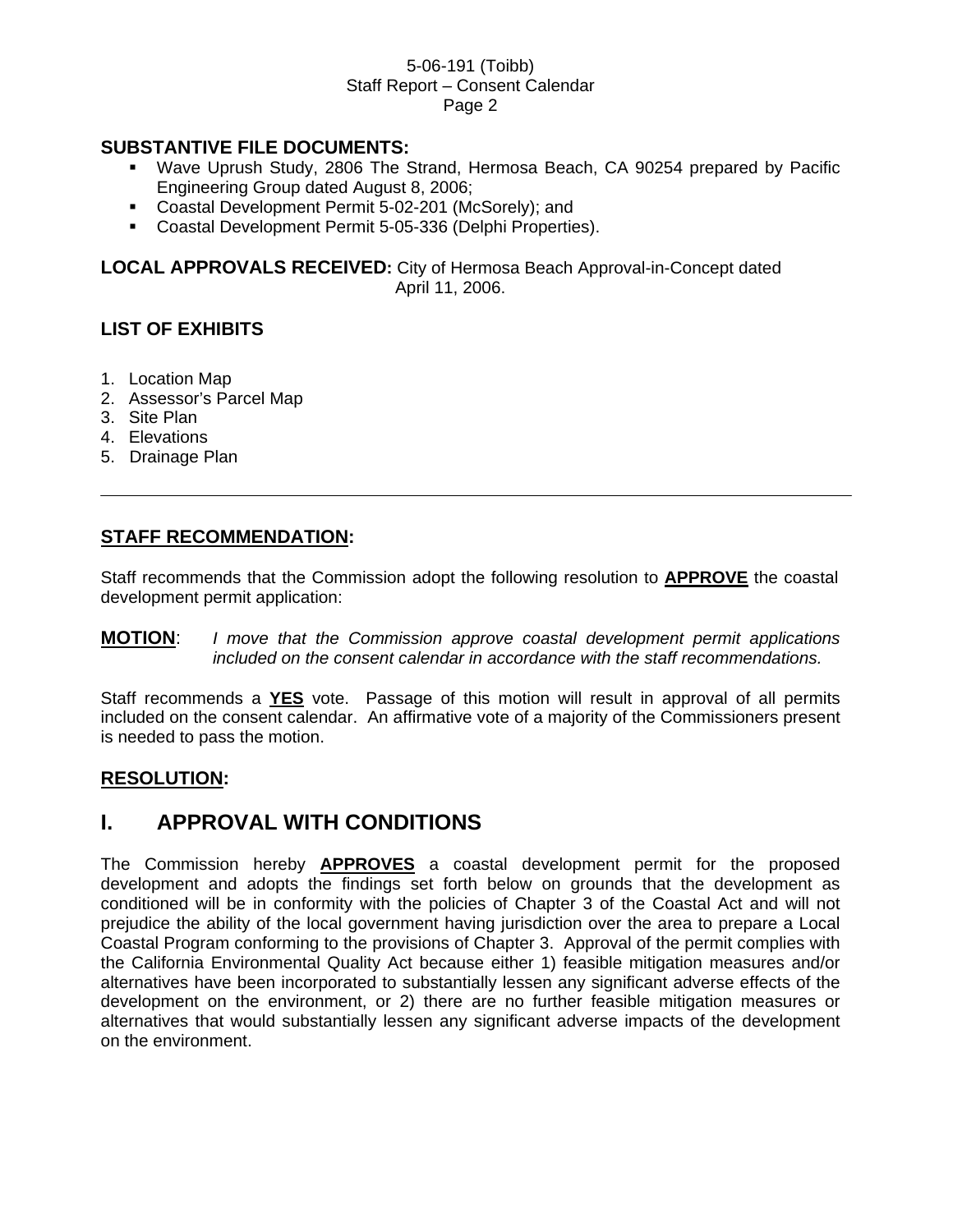# **II. STANDARD CONDITIONS:**

- 1. Notice of Receipt and Acknowledgment. The permit is not valid and development shall not commence until a copy of the permit, signed by the permittee or authorized agent, acknowledging receipt of the permit and acceptance of the terms and conditions, is returned to the Commission office.
- 2. Expiration. If development has not commenced, the permit will expire two years from the date this permit is reported to the Commission. Development shall be pursued in a diligent manner and completed in a reasonable period of time. Application for extension of the permit must be made prior to the expiration date.
- 3. Interpretation. Any questions of intent or interpretation of any condition will be resolved by the Executive Director or the Commission.
- 4. Assignment. The permit may be assigned to any qualified person, provided assignee files with the Commission an affidavit accepting all terms and conditions of the permit.
- 5. Terms and Conditions Run with the Land. These terms and conditions shall be perpetual, and it is the intention of the Commission and the permittee to bind all future owners and possessors of the subject property to the terms and conditions.

# **III. SPECIAL CONDITIONS**

## **1. Assumption of Risk, Waiver of Liability and Indemnity**

A. By acceptance of this permit, the applicant acknowledges and agrees (i) that the site may be subject to hazards from flooding and wave uprush; (ii) to assume the risks to the applicant and the property that is the subject of this permit of injury and damage from such hazards in connection with this permitted development; (iii) to unconditionally waive any claim of damage or liability against the Commission, its officers, agents, and employees for injury or damage from such hazards; and (iv) to indemnify and hold harmless the Commission, its officers, agents, and employees with respect to the Commission's approval of the project against any and all liability, claims, demands, damages, costs (including costs and fees incurred in defense of such claims), expenses, and amounts paid in settlement arising from any injury or damage due to such hazards.

## **2. No Future Shoreline Protective Device**

A. By acceptance of this Permit, the applicant agrees, on behalf of itself and all successors and assigns, that no bluff or shoreline protective device(s) shall ever be constructed to protect the development approved pursuant to Coastal Development Permit No. 5-06-191 including, but not limited to, the residences, garages, foundations, and any other future improvements in the event that the development is threatened with damage or destruction from waves, erosion, storm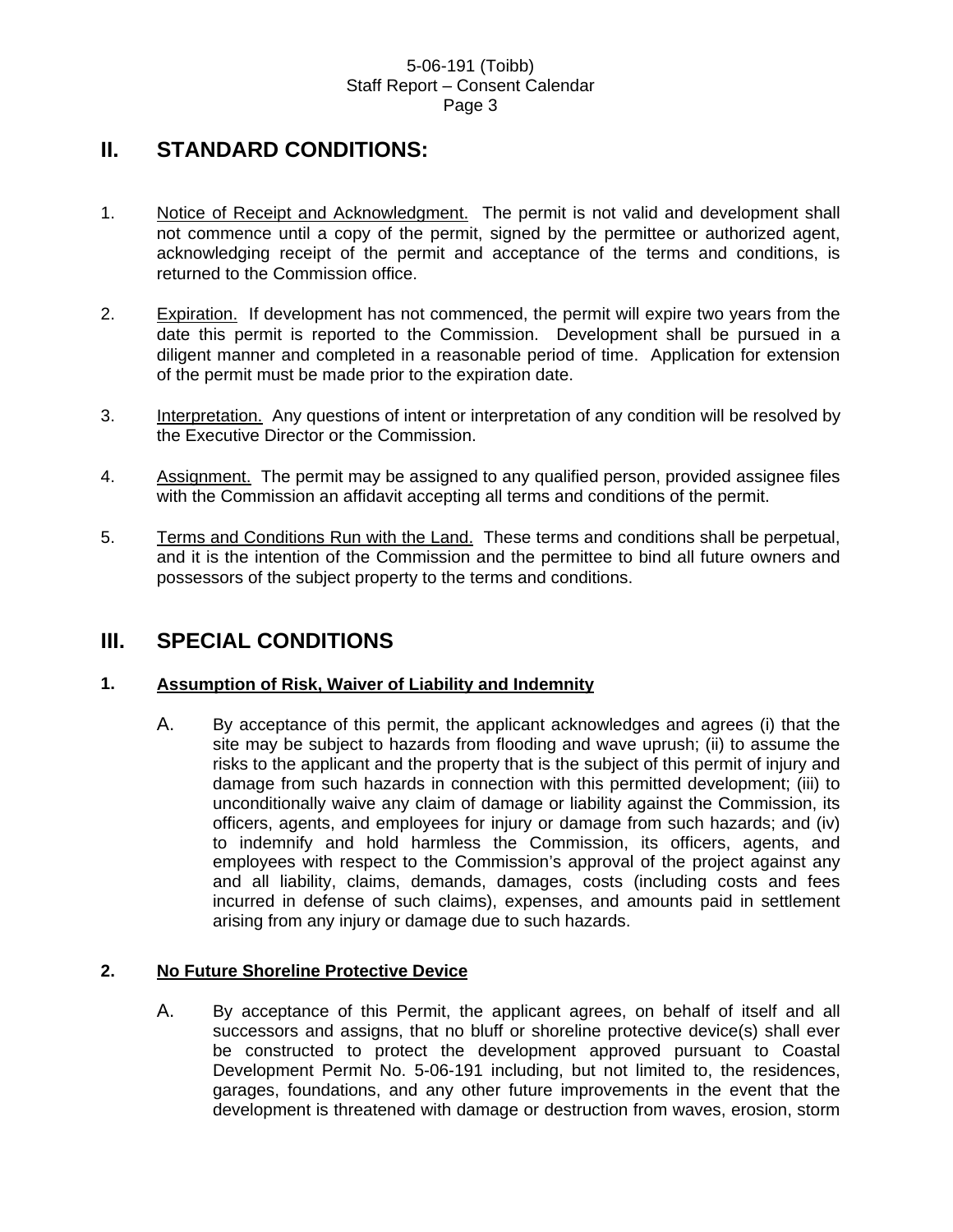conditions, bluff retreat, landslides, or other natural hazards in the future. By acceptance of this Permit, the applicant hereby waives, on behalf of itself (or himself or herself, as applicable) and all successors and assigns, any rights to construct such devices that may exist under Public Resources Code Section 30235.

B. By acceptance of this Permit, the applicant further agrees, on behalf of itself and all successors and assigns, that the landowner shall remove the development authorized by this Permit, including the residences, garages, foundations, and any other future improvements if any government agency has ordered that the structures are not to be occupied due to any of the hazards identified above. In the event that portions of the development fall to the beach before they are removed, the landowner shall remove all recoverable debris associated with the development from the beach and ocean and lawfully dispose of the material in an approved disposal site. Such removal shall require a coastal development permit.

## **3. Future Development**

A. This permit is only for the development described in coastal development permit No. 5-06-191. Pursuant to Title 14 California Code of Regulations section 13250(b)(6), the exemptions otherwise provided in Public Resources Code section 30610(b) shall not apply to the development governed by the coastal development permit No. 5-06-191. Accordingly, any future improvements to the structure authorized by this permit, shall require an amendment to Permit No. 5-06-191 from the Commission or shall require an additional coastal development permit from the Commission or from the applicable certified local government.

## **4. Drainage and Run-Off Control Plan**

- A. The applicant shall conform to the drainage and run-off control plan received on April 24, 2007 showing roof drainage and runoff from all impervious areas directed to vegetated/landscaped areas wherever possible. Additional surface run-off will be directed to an infiltration basin system with attached sump pump for overflow removal to the public storm drain system.
- B. Vegetated landscaped areas shall only consist of native plants or non-native drought tolerant plants, which are non-invasive. No plant species listed as problematic and/or invasive by the California Native Plant Society [\(http://www.CNPS.org/](http://www.cnps.org/)), the California Invasive Plant Council [\(http://www.cal](http://www.cal-ipc.org/)[ipc.org/\)](http://www.cal-ipc.org/), or as may be identified from time to time by the State of California shall be employed or allowed to naturalize or persist on the site. No plant species listed as a 'noxious weed' by the State of California or the U.S. Federal Government shall be utilized within the property.
- C. The permittee shall undertake development in accordance with the approved final plans. Any proposed changes to the approved plan shall be reported to the Executive Director. No changes to the approved plan shall occur without a Commission amendment to this coastal development permit unless the Executive Director determines that no amendment is required.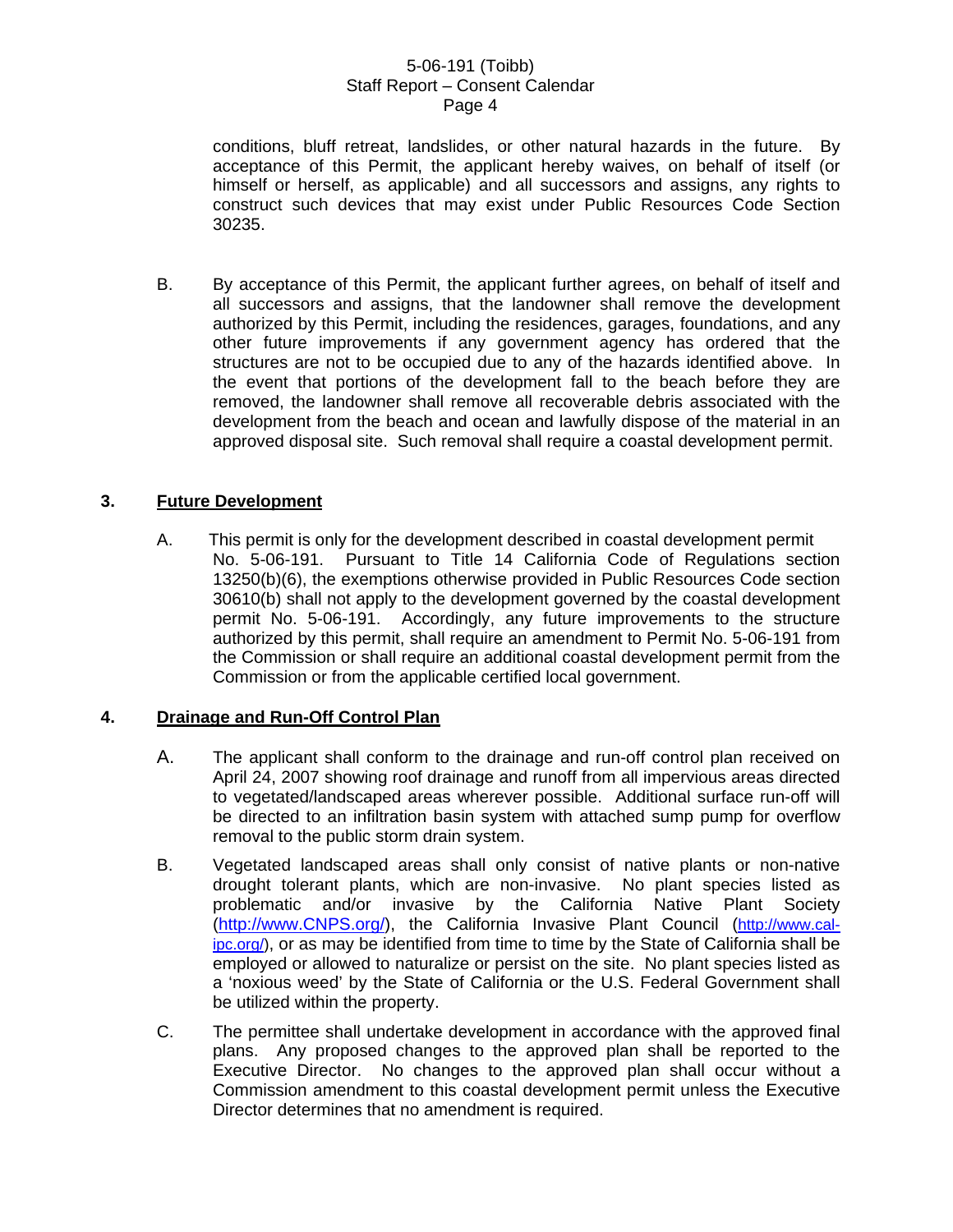### **5. Deed Restriction**

A. **PRIOR TO ISSUANCE OF THE COASTAL DEVELOPMENT PERMIT**, the applicant shall submit to the Executive Director for review and approval documentation demonstrating that the landowner has executed and recorded against the parcel(s) governed by this permit a deed restriction, in a form and content acceptable to the Executive Director: (1) indicating that, pursuant to this permit, the California Coastal Commission has authorized development on the subject property, subject to terms and conditions that restrict the use and enjoyment of that property; and (2) imposing the Special Conditions of this permit as covenants, conditions and restrictions on the use and enjoyment of the Property. The deed restriction shall include a legal description of the entire parcel or parcels governed by this permit. The deed restriction shall also indicate that, in the event of an extinguishment or termination of the deed restriction for any reason, the terms and conditions of this permit shall continue to restrict the use and enjoyment of the subject property so long as either this permit or the development it authorizes, or any part, modification, or amendment thereof, remains in existence on or with respect to the subject property.

# **IV. FINDINGS AND DECLARATIONS:**

The Commission hereby finds and declares:

## **A. Project Description and Location**

The subject site is located at 2806 The Strand, within the City of Hermosa Beach, Los Angeles County (Exhibit #1). The site is a relatively level beachfront lot located between the first public road and the sea. This 5,324 square foot lot is located on the inland side of The Strand, an improved public right-of way that separates the residential development from the public beach (Exhibit #2). The Strand is used by both residents and visitors for recreational purposes (walking, jogging, biking, etc.) and to access the shoreline. It extends for approximately 4 miles, from  $45<sup>th</sup>$ Street (the border between El Segundo and Manhattan Beach) to Herondo Street (the border between Hermosa Beach and Redondo Beach). The proposed project is located within an existing urban residential area, located approximately ¾ mile north of the Hermosa Beach Pier. There is an approximately 350-foot wide sandy beach between the subject property and the mean high tide line. Vertical public access to this beach is available to pedestrians via public right-of-way at the western end of  $30<sup>th</sup>$  Place, which is approximately 200 feet to the north, and at the western end of  $26<sup>th</sup>$  Street located south of the subject site (Exhibit #2).

The applicant is proposing demolition of an existing single family residence and construction of a new 8,884 square-foot, 25 foot-high, two-story single-family residence with roof deck over a basement level. On-site parking for the proposed single family residence will be provided with a 769 square-foot, attached three-car garage, with vehicular access from Hermosa Avenue (Exhibits #3 & #4). The applicant proposes to construct the residence on a 5,324 square-foot, R-1 zoned lot in Hermosa Beach.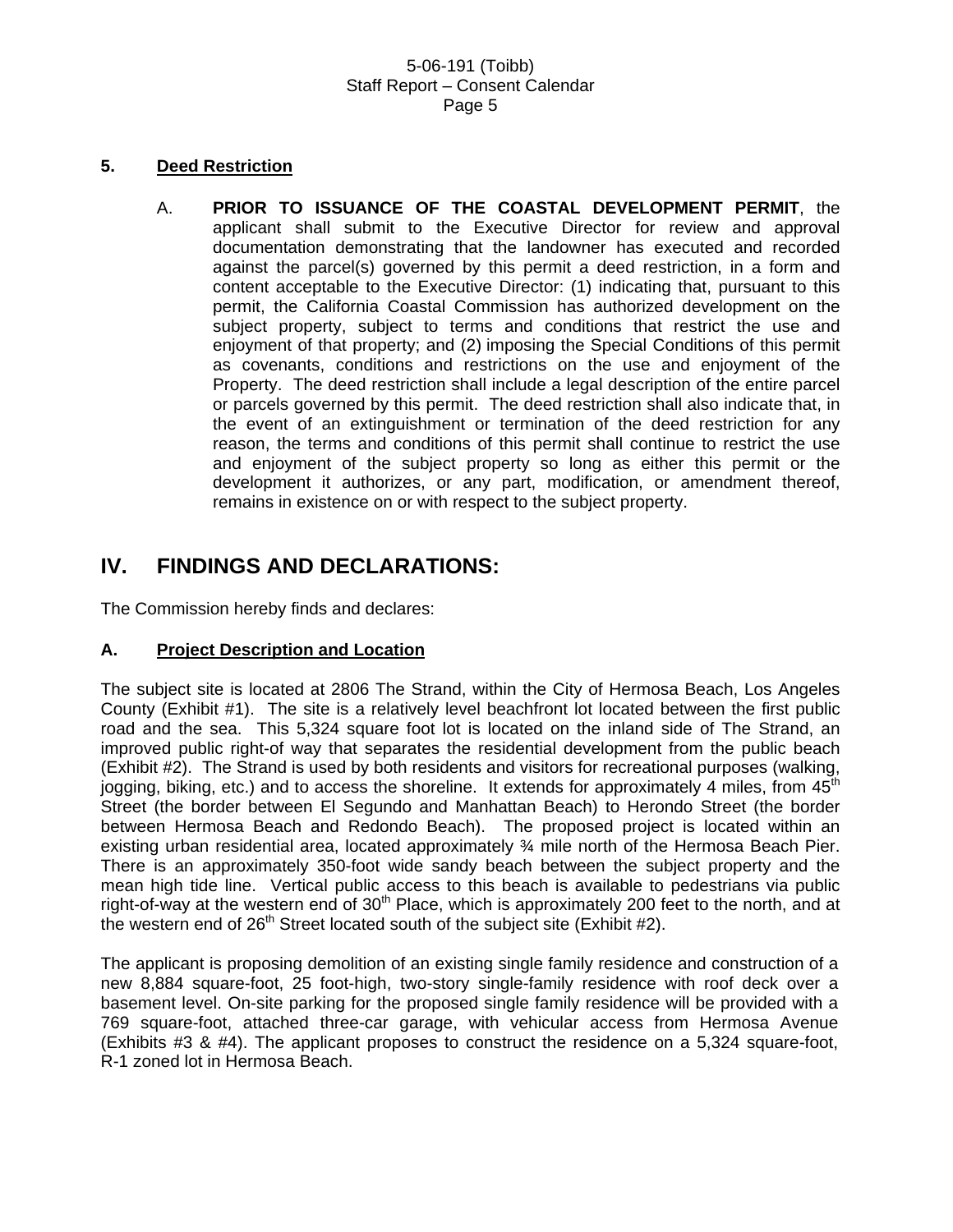The City has reviewed the proposed project and found it consistent with local zoning requirements, as evidenced by their Approval-In-Concept, dated April 11, 2006. The proposed project conforms to the proposed LUP 25-foot height limit for R-1 zoned, low density residential, and conforms to the setback limits for front, rear and side yards. The required front yard setback is equal to at least 5 feet and the rear yard setback is no less than 3 feet. The required side yard setback is 10 percent of lot width and no greater than 5 feet. For the residence, the applicant proposes a 12 foot front yard setback (lot depth is approximately 121 feet), a 7 foot rear yard setback and a 5 foot side yard setback (lot width is approximately 44 feet). The large size of this single family residence is not unique to this Hermosa Beach community; within the block north of the proposed structure exist residences of 5,931 square feet, 6,000 square feet and 9,884 square feet. Grading for the proposed project would consist of 1451 cubic yards of cut to accommodate the basement level of the residence. Exported material will be disposed of at an inland commercial dump site in Rancho Palos Verdes located outside of the Coastal Zone.

The applicant is proposing water quality improvements as part of the proposed project, consisting of rooftop and surface drainage directed to permeable areas. Additional surface run-off will be directed to an infiltration basin system consisting of 90 stormwater solution cells attached to a dewatering pump for overflow removal to the public storm drain system (Exhibit #5). Any vegetated landscaped areas located on site shall only consist of native plants or non-native drought tolerant plants, which are non-invasive.

The placement of vegetation that is considered to be invasive which could supplant native vegetation should not be allowed. Invasive plants have the potential to overcome native plants and spread quickly. Invasive plants are generally those identified by the California Invasive Plant Council (<http://www.cal-ipc.org/>) and California Native Plant Society ([http://www.CNPS.org/](http://www.cnps.org/)) in their publications.

Furthermore, any plants in the landscaping plan should be drought tolerant to minimize the use of water. The term drought tolerant is equivalent to the terms 'low water use' and 'ultra low water use' as defined and used by "A Guide to Estimating Irrigation Water Needs of Landscape Plantings in California" prepared by University of California Cooperative Extension and the California Department of Water Resources dated August 2000 available at [http://www.owue.water.ca.gov/landscape/pubs/pubs.cfm.](http://www.owue.water.ca.gov/landscape/pubs/pubs.cfm)

The applicant provided a Coastal Hazard and Wave Runup Study for the subject property, as is consistently required by the Commission for shoreline development in southern Los Angeles County and Orange County. The Wave Runup Study was prepared by Pacific Engineering Group and is dated August 8, 2006. The analysis describes the subject beach as a stable beach and concludes that the proposed development exists landward of the storm wave uprush limit therefore not requiring any seawall or other shoreline protective device.

## **B. Hazards**

Development adjacent to the ocean is inherently hazardous. Development which may require a protective device in the future cannot be allowed due to the adverse impacts such devices have upon, among other things, public access, visual resources and shoreline processes. To minimize the project's impact on shoreline processes, and to minimize risks to life and property, the development has been conditioned to: require an appropriate set-back from the water; require a drainage and runoff control plan to direct, treat, and minimize the flow of water offsite; prohibit construction of protective devices (such as a seawall) in the future; and to require that the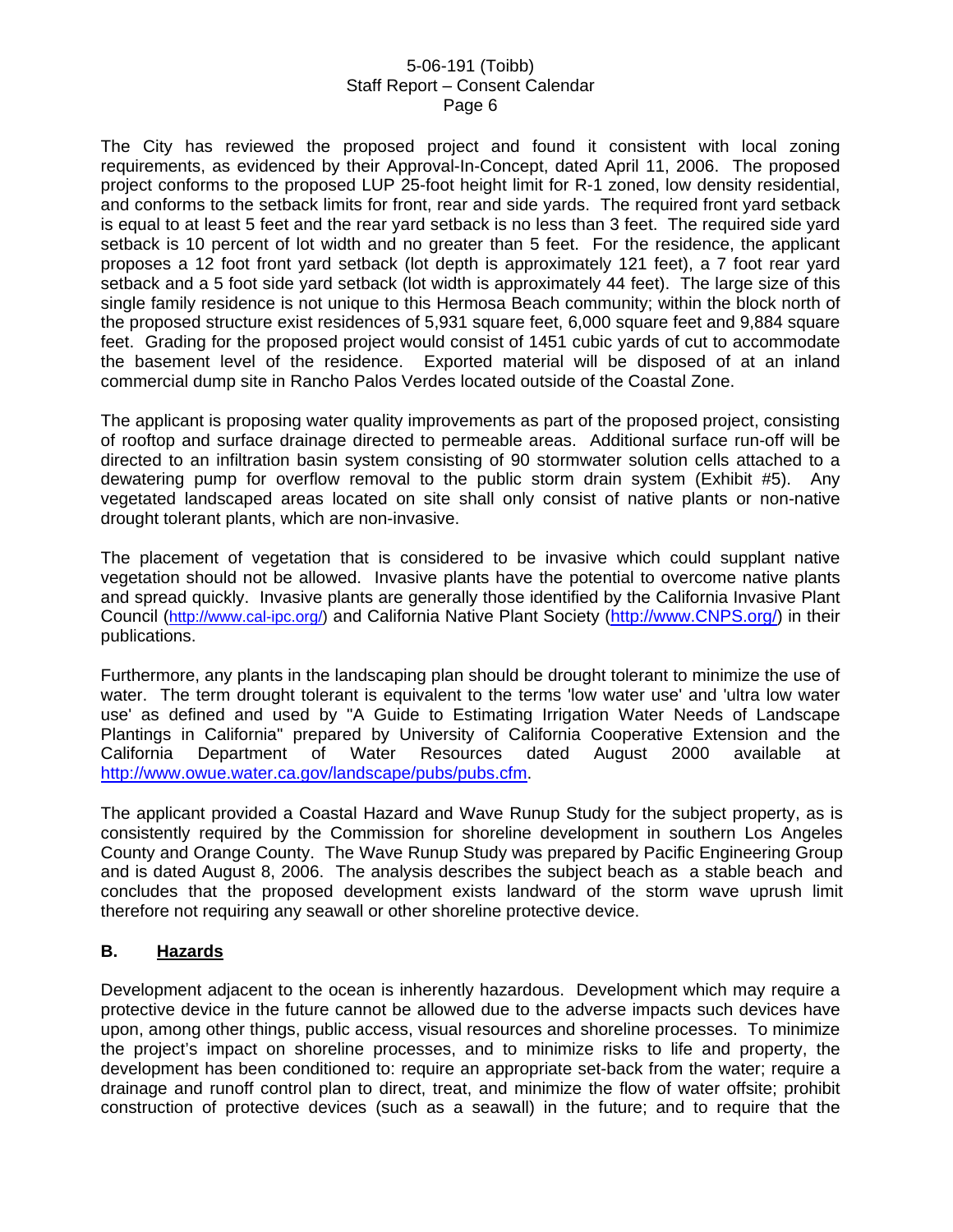landowner and any successor-in-interest assume the risk of undertaking the development. As conditioned, the Commission finds that the development conforms to the requirements of Sections 30235 and 30253 of the Coastal Act regarding the siting of development in hazardous locations.

## **C. Community Character/Visual Quality**

The development is located within an existing developed area and is compatible with the character and scale of the surrounding area. However, the proposed project raises concerns that future development of the project site potentially may result in a development which is not consistent with the Chapter 3 policies of the Coastal Act. To assure that future development is consistent with the Chapter 3 policies of the Coastal Act, the Commission finds that a future improvements special condition be imposed. As conditioned the development conforms with Chapter 3 policies of the Coastal Act.

## **D. Public Access/Parking**

As conditioned, the proposed development will not have any new adverse impact on public access to the coast or to nearby recreational facilities. Thus, as conditioned, the proposed development conforms with Sections 30210 through 30214, Sections 30220 through 30224, and 30252 of the Coastal Act.

## **E. Water Quality**

The proposed development has a potential for a discharge of polluted runoff from the project site into coastal waters. The development, as proposed and as conditioned, incorporates design features to minimize the effect of construction and post-construction activities on the marine environment. These design features include, but are not limited to, the appropriate management of equipment and construction materials, reducing runoff through the use of permeable surfaces, the use of non-invasive drought tolerant vegetation to reduce and treat the runoff discharged from the site, and infiltration system with attached dewatering pump, and for the use of post-construction best management practices to minimize the project's adverse impact on coastal waters. Therefore, the Commission finds that the proposed development, as conditioned, conforms with Sections 30230 and 30231 of the Coastal Act regarding the protection of water quality to promote the biological productivity of coastal waters and to protect human health.

## **F. Deed Restriction**

To ensure that any prospective future owners of the property are made aware of the applicability of the conditions of this permit, the Commission imposes one additional condition requiring that the property owner record a deed restriction against the property, referencing all of the above Special Conditions of this permit and imposing them as covenants, conditions and restrictions on the use and enjoyment of the Property. Thus, as conditioned, this permit ensures that any prospective future owner will receive actual notice of the restrictions and/or obligations imposed on the use and enjoyment of the land in connection with the authorized development, including the risks of the development and/or hazards to which the site is subject, and the Commission's immunity from liability.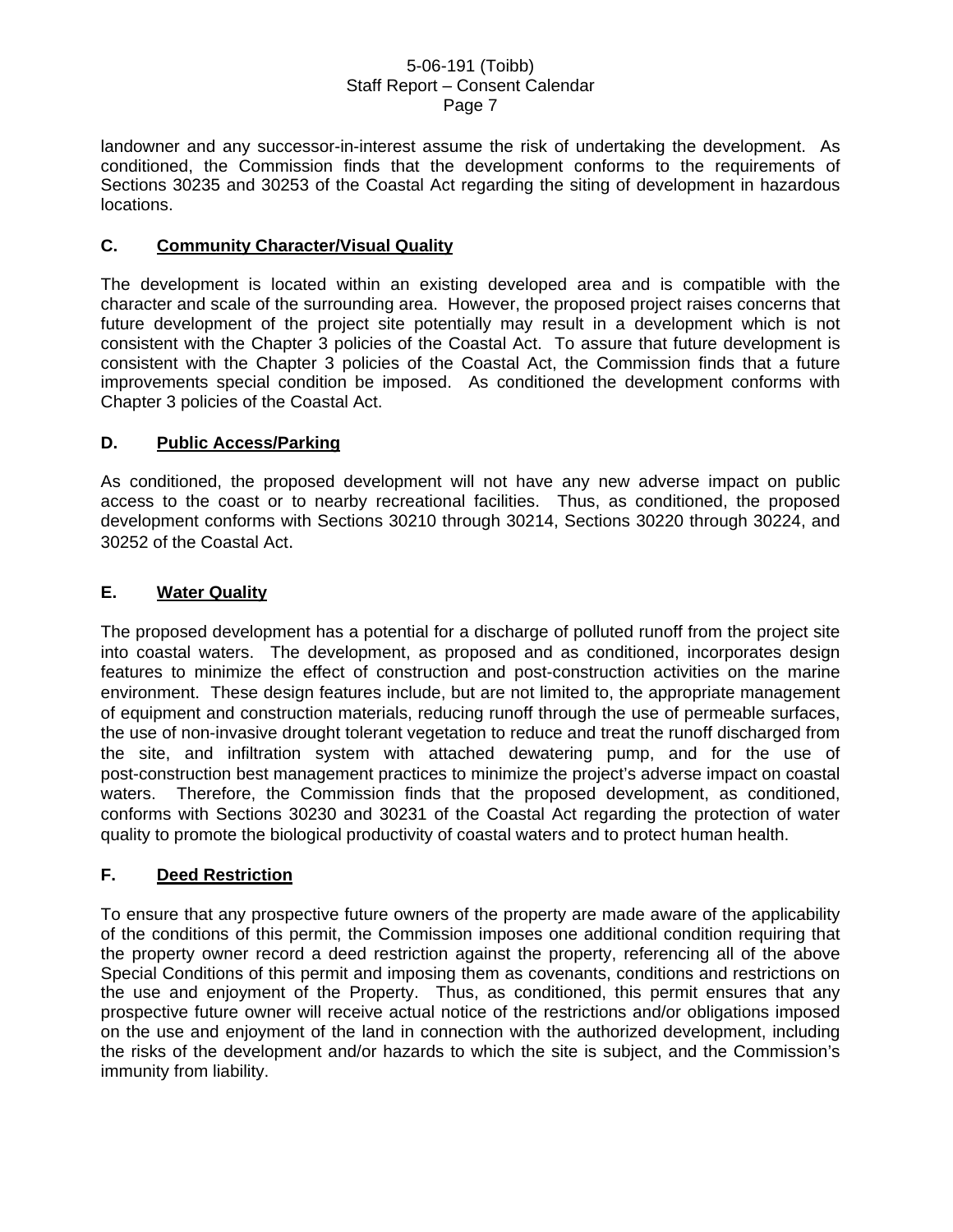### **G. Local Coastal Program**

Coastal Act section 30604(a) states that, prior to certification of a local coastal program ("LCP"), a coastal development permit can only be issued upon a finding that the proposed development is in conformity with Chapter 3 of the Act and that the permitted development will not prejudice the ability of the local government to prepare an LCP that is in conformity with Chapter 3.

The Commission conditionally certified the City of Hermosa Beach Land Use Plan on August 19, 1981. The Land Use Plan (LUP) was effectively certified with suggested modifications on April 21, 1982. The modifications were accepted and the LUP is certified. The City submitted a final draft of its zoning and implementation ordinances (LIP) and a revision to their LUP in 2000. The amendment and Implementation ordinance was scheduled for public hearing and Commission action at the October 8, 2001 meeting, but the City withdrew. Therefore, these have not been certified and the standard of review for development in Hermosa Beach is still the Coastal Act.

As conditioned, the proposed development is consistent with Chapter 3 of the Coastal Act and with the certified Land Use Plan for the area. Approval of the project, as conditioned, will not prejudice the ability of the local government to prepare an LCP that is in conformity with the provisions of Chapter 3 of the Coastal Act.

## **H. California Environmental Quality Act**

Section 13096 of the Commission's regulations requires Commission approval of Coastal Development Permit applications to be supported by a finding showing the application, as conditioned by any conditions of approval, to be consistent with any applicable requirements of the California Environmental Quality Act (CEQA). Section 21080.5(d)(2)(A) of CEQA prohibits a proposed development from being approved if there are feasible alternatives or feasible mitigation measures available which would substantially lessen any significant adverse effect which the activity may have on the environment.

As conditioned, there are no feasible alternatives or additional feasible mitigation measures available that would substantially lessen any significant adverse effect that the activity may have on the environment. Therefore, the Commission finds that the proposed project, as conditioned to mitigate the identified impacts, is the least environmentally damaging feasible alternative and can be found consistent with the requirements of the Coastal Act to conform to CEQA.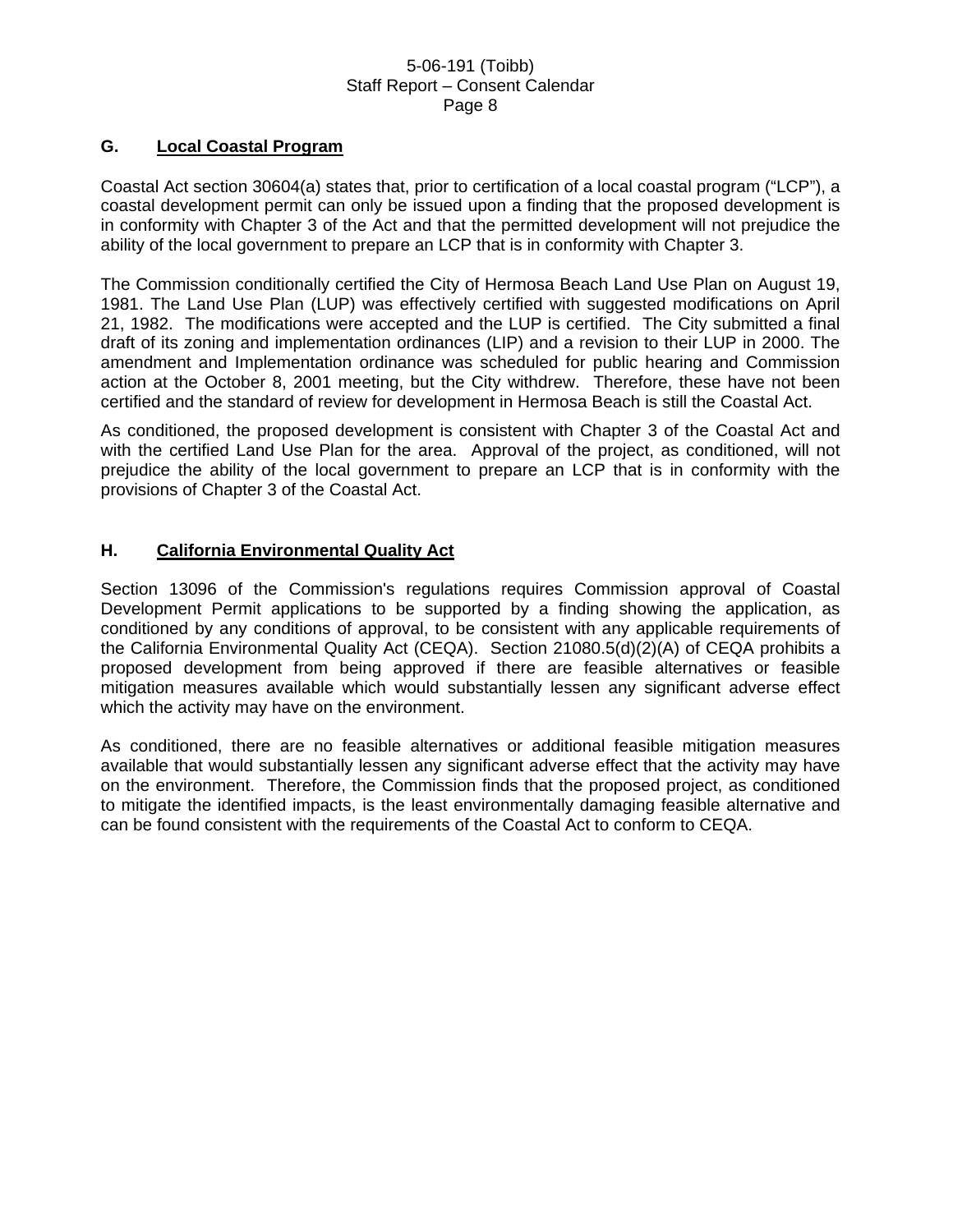2806 The Strand, 90254 - Google Maps

Page 1 of 1

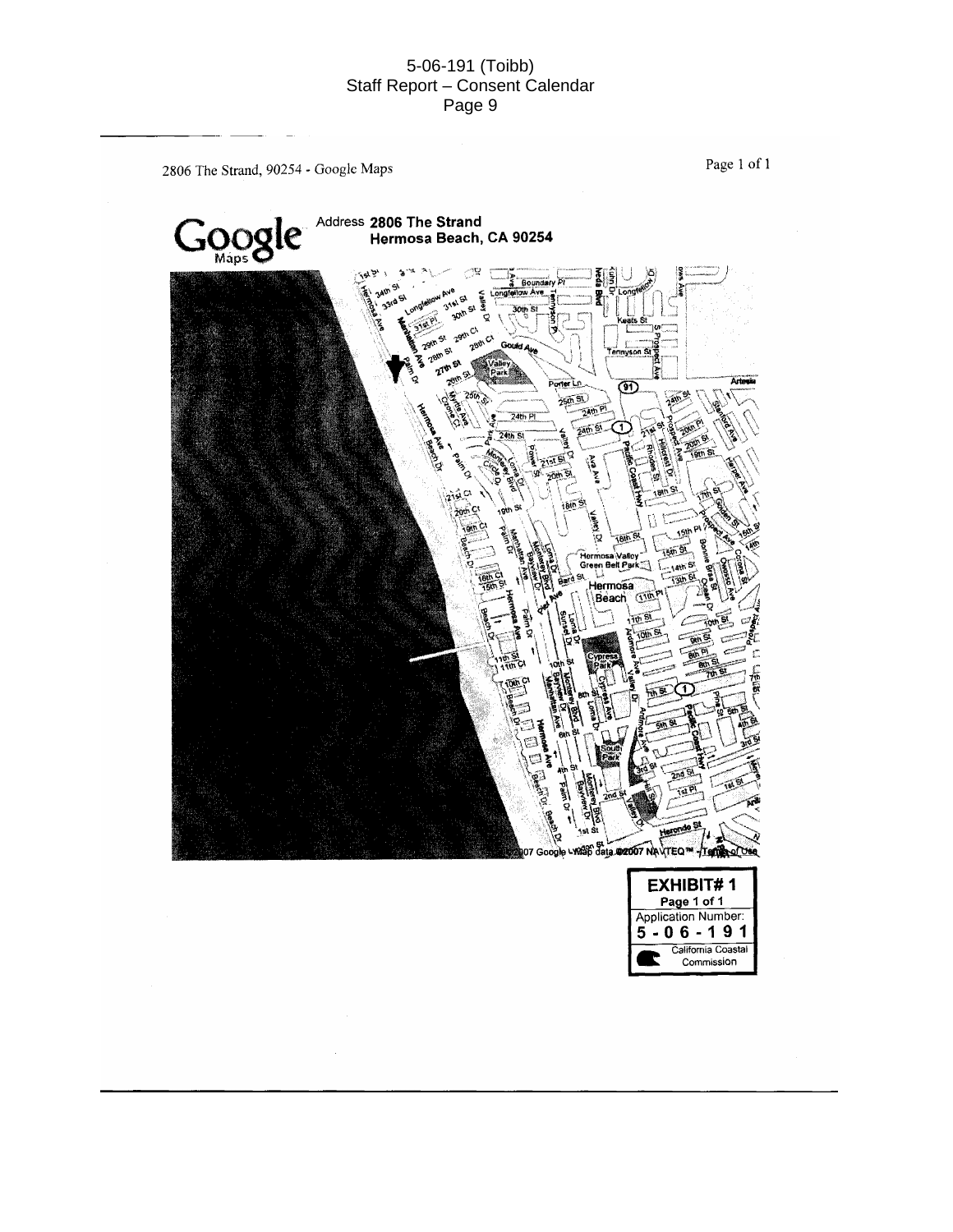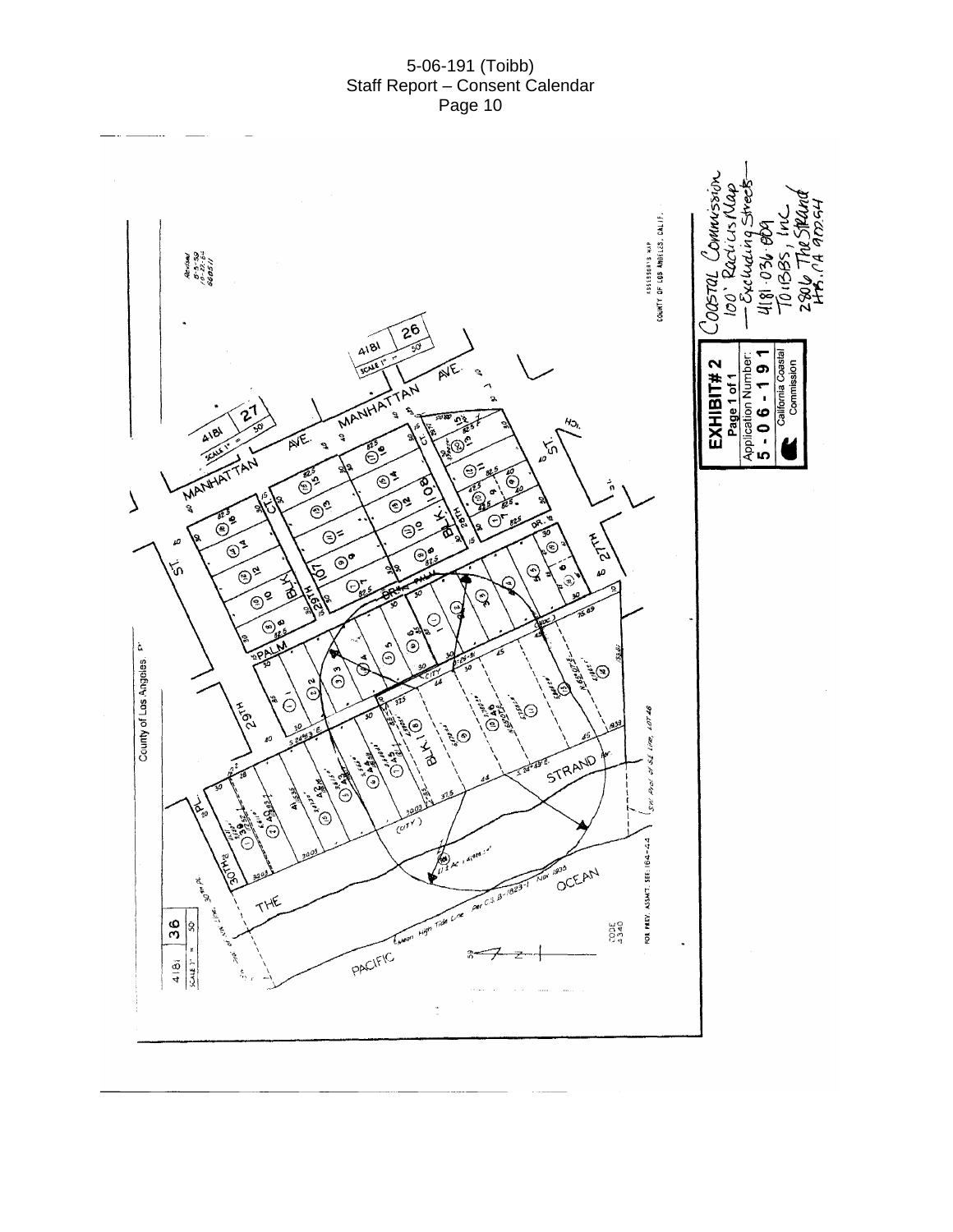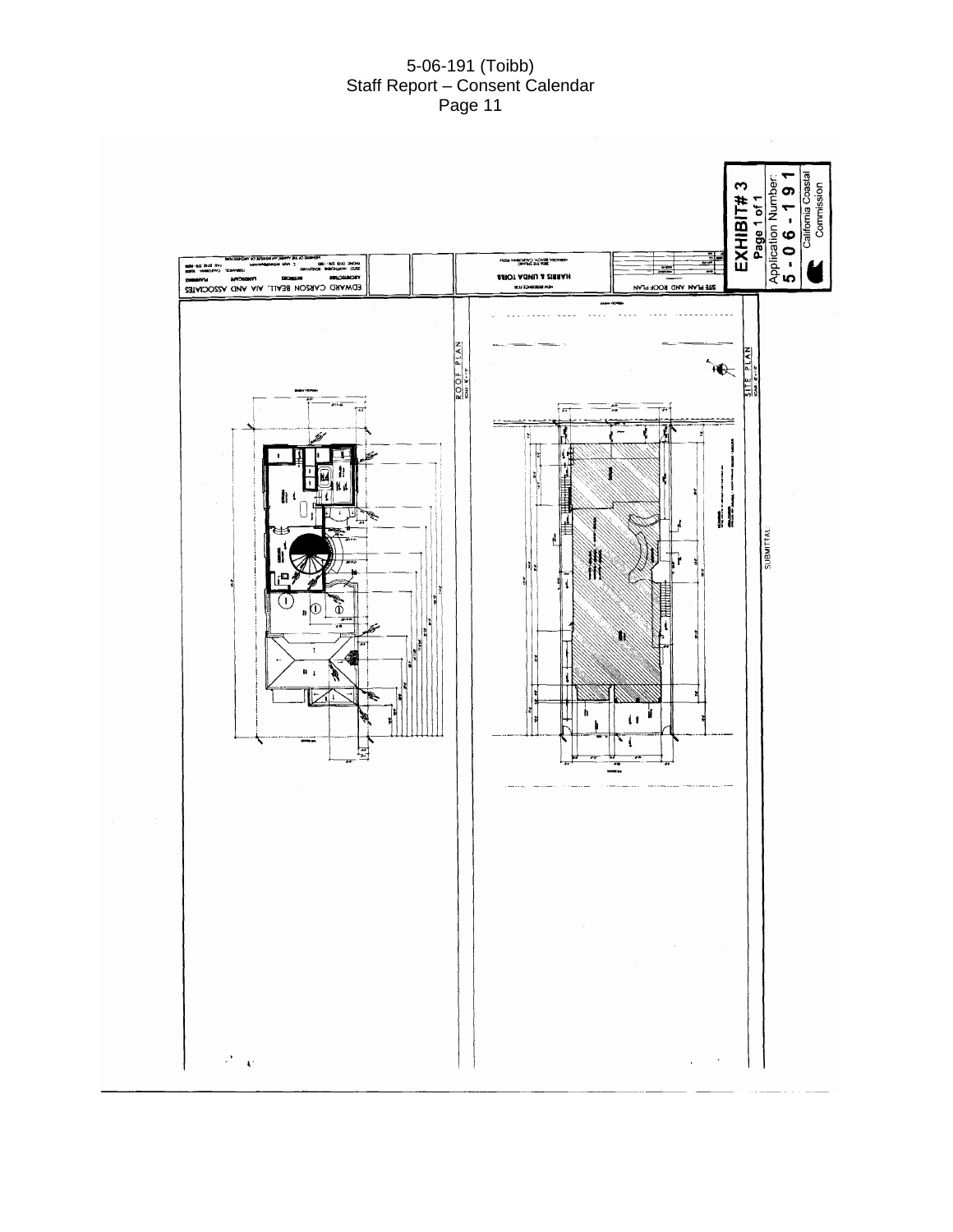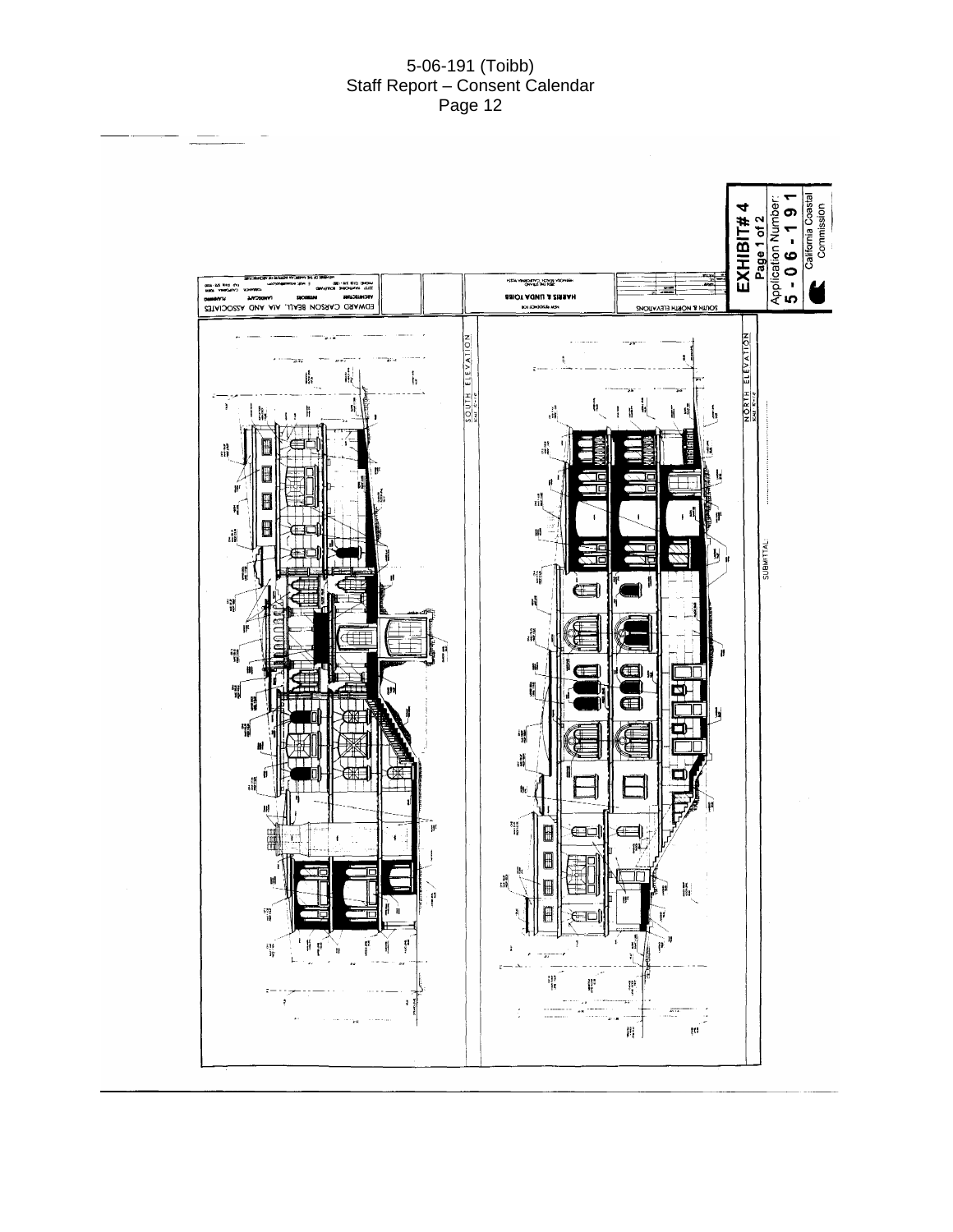